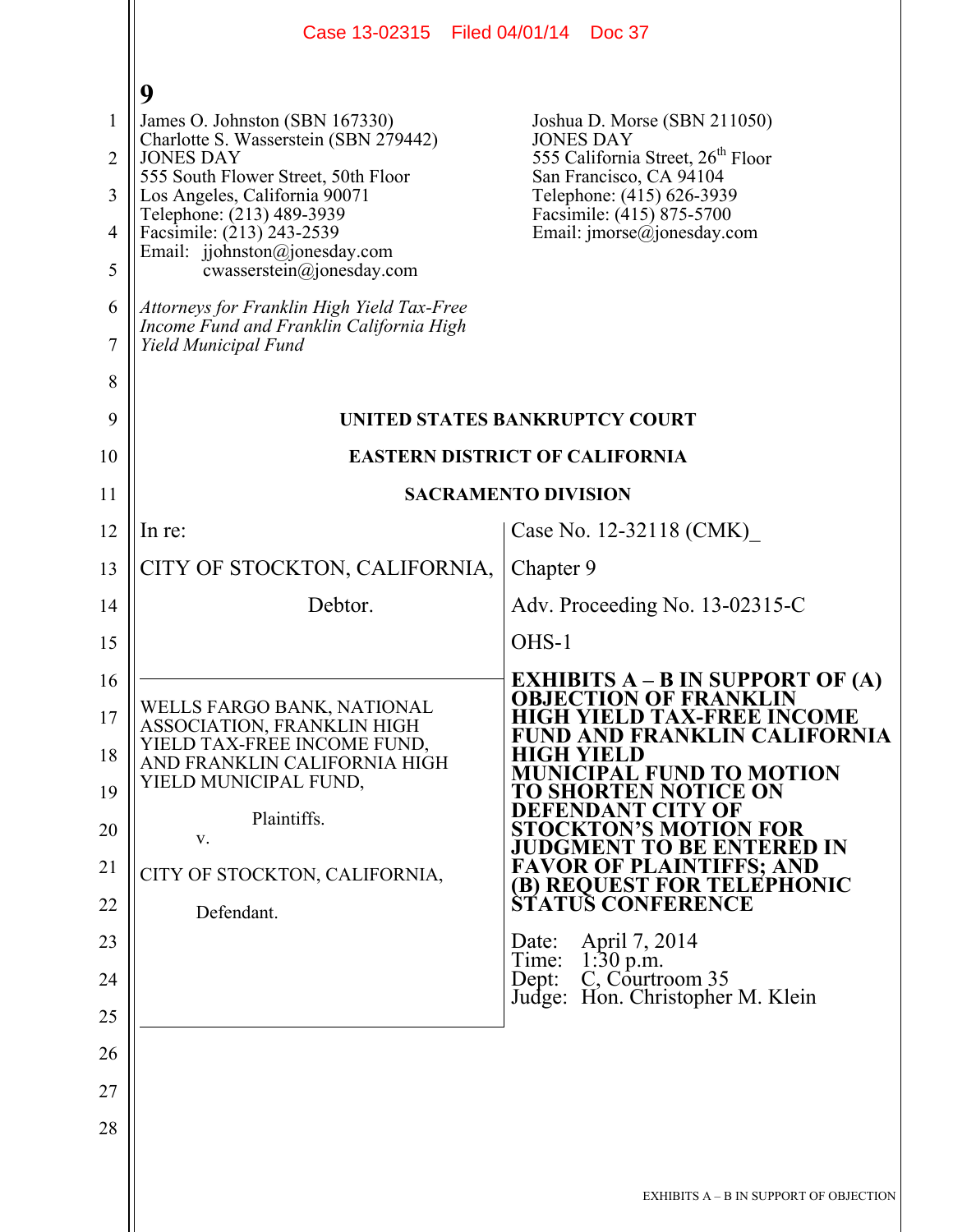|                                  |                  | Case 13-02315   Filed 04/01/14   Doc 37           |
|----------------------------------|------------------|---------------------------------------------------|
|                                  |                  |                                                   |
| $\mathbf{1}$                     | <b>Exhibit A</b> |                                                   |
| $\overline{2}$<br>$\overline{3}$ | <b>Exhibit B</b> |                                                   |
| $\overline{4}$                   |                  |                                                   |
| $\sqrt{5}$                       |                  |                                                   |
| 6                                |                  |                                                   |
| $\overline{7}$                   |                  |                                                   |
| $8\,$                            |                  |                                                   |
| $\overline{9}$                   |                  |                                                   |
| $10\,$                           |                  |                                                   |
| 11                               |                  |                                                   |
| 12                               |                  |                                                   |
| 13                               |                  |                                                   |
| 14                               |                  |                                                   |
| 15                               |                  |                                                   |
| 16                               |                  |                                                   |
| 17                               |                  |                                                   |
| $18\,$                           |                  |                                                   |
| 19                               |                  |                                                   |
| $20\,$                           |                  |                                                   |
| $21\,$                           |                  |                                                   |
| $22\,$<br>23                     |                  |                                                   |
| 24                               |                  |                                                   |
| $25\,$                           |                  |                                                   |
| $26\,$                           |                  |                                                   |
| $27\,$                           |                  |                                                   |
| $28\,$                           |                  |                                                   |
|                                  |                  | EXHIBITS $A - B$ IN SUPPORT OF OBJECTION<br>$-2-$ |
|                                  |                  |                                                   |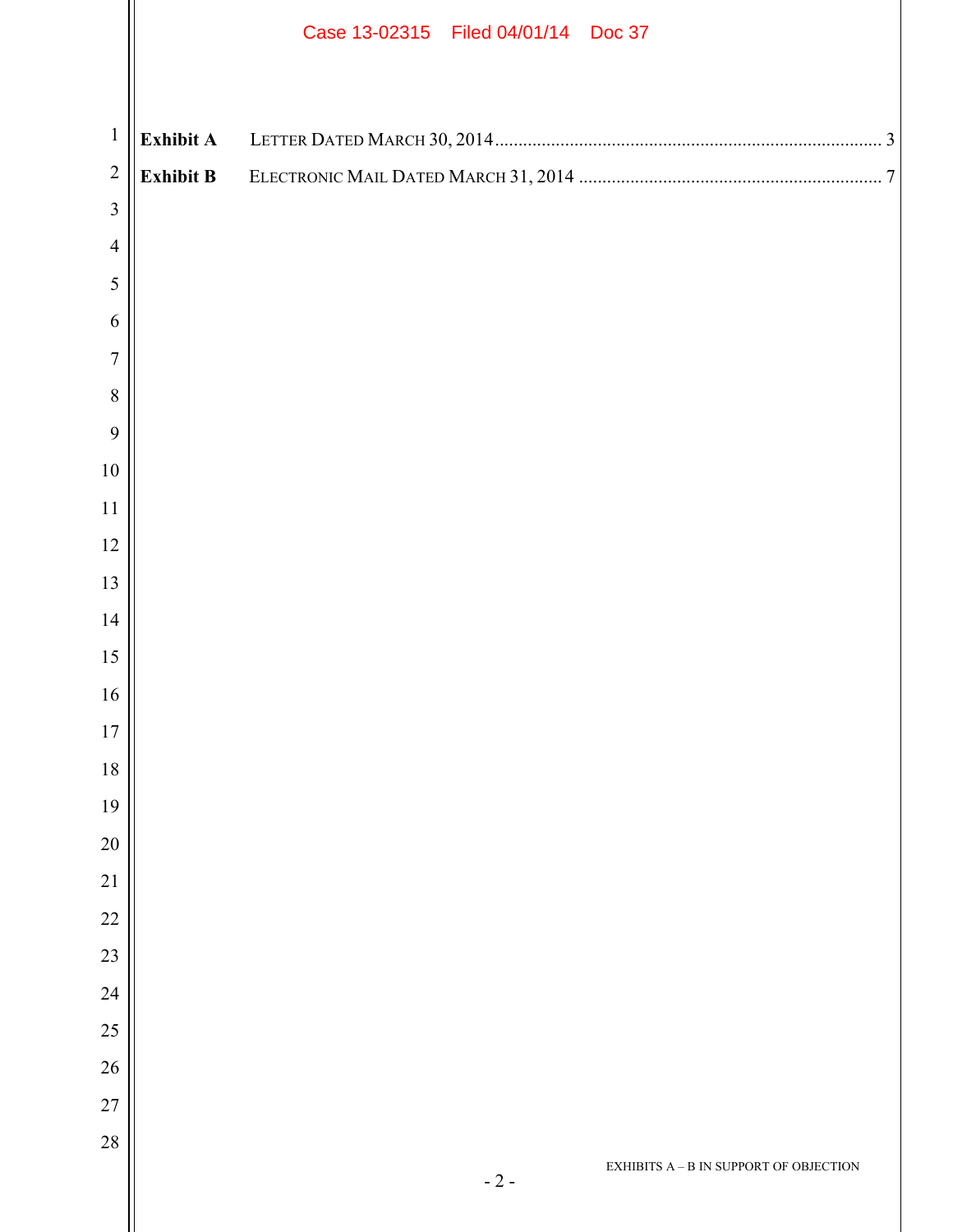# **EXHIBIT A**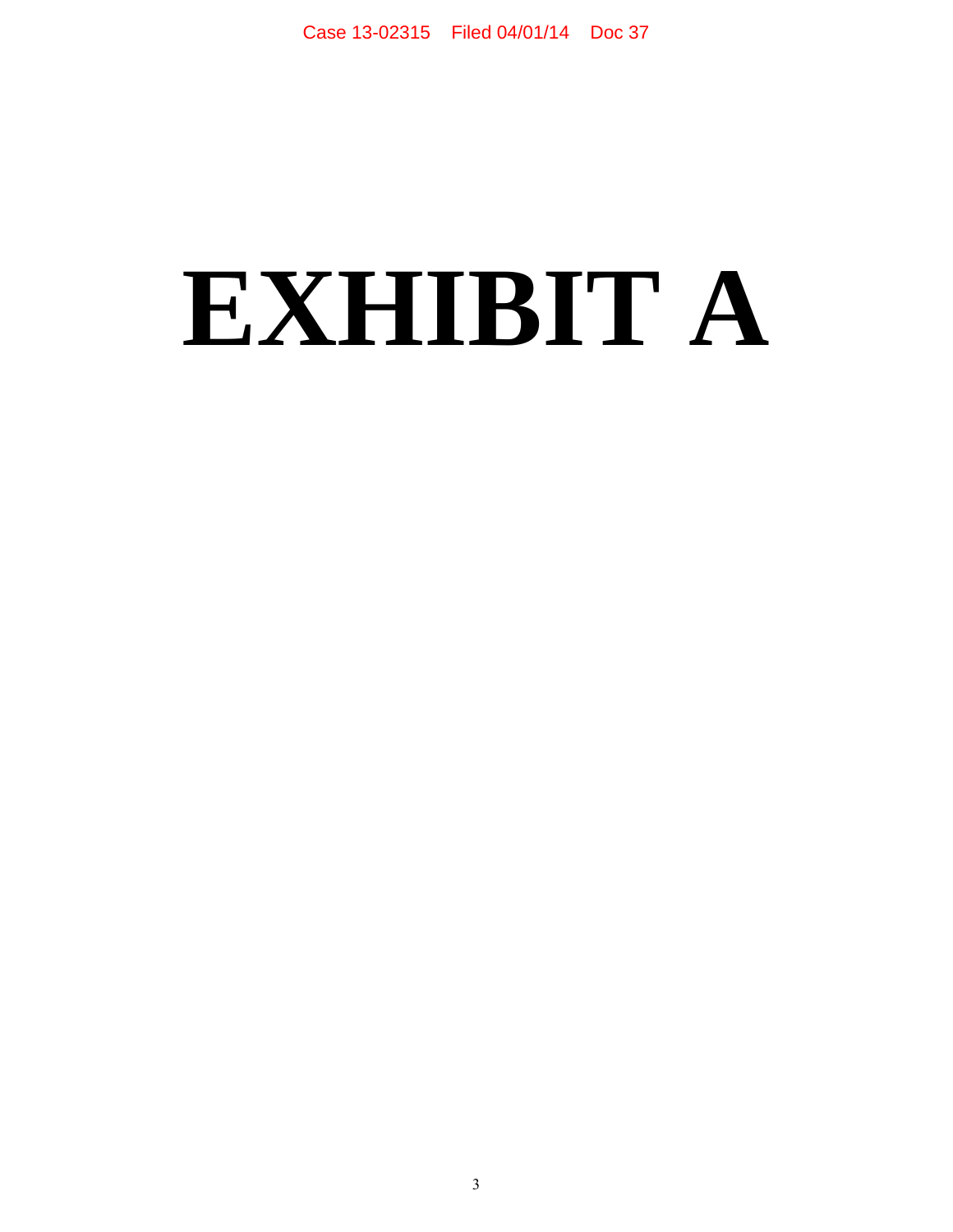### Case 13-02315 Filed 04/01/14 Doc 37

# JONES DAY

555 CALIFORNIA STREET • 26TH FLOOR • SAN FRANCISCO, CALIFORNIA 94104.1500 TELEPHONE: (415) 626-3939 • FACSIMILE: (415) 875-5700

> Direct Number: (415) 875-5876 jmorse@jonesday.com

March 30, 2014

VIA EMAIL (malevinson@orrick.com)

Marc A. Levinson, Esq. Orrick, Herrington & Sutcliffe LLP 400 Capital Mall, Suite 3000 Sacramento, CA 95814-4497

## **Re:** *Wells Fargo Bank, N.A., et al. v. City of Stockton, California (In re City of Stockton, California)***, Adv. Proc. No. 13-02315 (Bankr. E.D. Cal.)**

Dear Marc:

Reference is made to the *Defendant City Of Stockton's Motion For Judgment To Be Entered In Favor Of Plaintiffs* [Docket No. 1288] (the "Motion") and the *Motion To Shorten Notice On Defendant City Of Stockton's Motion For Judgment To Be Entered In Favor Of Plaintiffs* [Docket No. 1290] (the "Motion to Shorten"), which were filed in the above-noted adversary proceeding (the "Proceeding") on the evening of Thursday, March 27, 2014.

While we appreciate the City's apparent agreement to a judgment in favor of Franklin on "the major issues" in the Proceeding, Motion at 2, we write to inform you that the City's attempt to schedule the Motion for hearing on April 7 – just eleven days after filing and service – is improper, and to request that the City properly schedule the Motion for a hearing in accordance with the applicable Local Bankruptcy Rules (the "Local Rules").

The City invokes Local Rule 9014-1(f)(3) for the proposition that the Court may "shorten notice of the hearing on the Motion for Judgment from 14 days to 11 days." Motion to Shorten at 2 (asserting that the notice period only will be "shortened by three days"). In so doing, the City apparently presumes that it could have provided just fourteen days' notice of the hearing on the Motion pursuant to Local Rule  $9014-1(f)(2)$ .

That presumption is incorrect. By its express terms, Local Rule  $9014-1(f)(2)$  "shall not be used for a motion filed in connection with an adversary proceeding." As a consequence, Local Rule 9014-1(f)(1) requires  $28$  days' notice of the Motion – which seeks dispositive relief in the Proceeding – and the procedures for shortening time set forth in Local Rule  $9014-1(f)(3)$ do not apply, as they are premised on the availability of Local Rule 9014-1(f)(2)'s truncated

ALKHOBAR ATLANTA BEIJING BOSTON BRUSSELS CHICAGO CLEVELAND COLUMBUS DALLAS DUBAI **FRANKFURT • HONG KONG • HOUSTON • IRVINE • JEDDAH • LONDON • LOS ANGELES • MADRID • MEXICO CITY** FRANKFURT • HONG KONG • HOUSTON • IRVINE • JEDDAH • LONDON • LOS ANGELES • MADRID • MEXICO CITY<br>MIAMI • MILAN • MOSCOW • MUNICH • NEW DELHI • NEW YORK • PARIS • PITTSBURGH • RIYADH • SAN DIEGO<br>SAN FRANCISCO • SÃO PAULO • SAN FRANCISCO SÃO PAULO SHANGHAI SILICON VALLEY SINGAPORE SYDNEY TAIPEI TOKYO WASHINGTON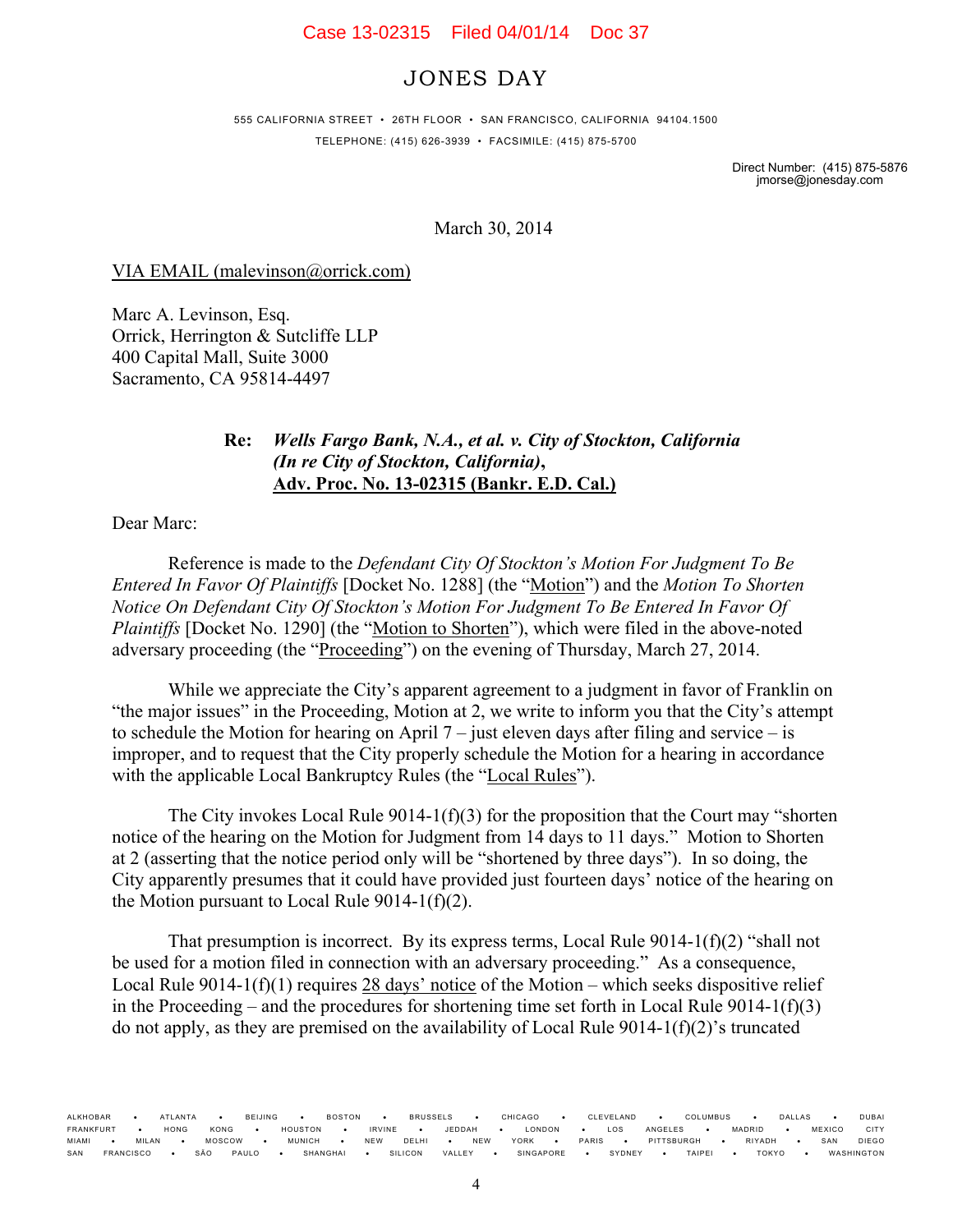Marc A. Levinson, Esq. March 30, 2014 Page 2

"alternative" notice procedure. We therefore request that the City re-notice the Motion in order to provide 28 days' notice of hearing as required by Local Rule 9014-1(f)(1).

Shortened notice would not be an issue if the City truly sought "to give plaintiffs the relief they have requested" in their Complaint. Motion to Shorten at 2-3. Unfortunately, that is not actually what the City seeks to accomplish by the Motion. To the contrary, while the Motion would result in judgment in favor of the plaintiffs in respect of Count 1 of the Complaint, it would prejudice Franklin's pursuit of the other Counts in the Complaint and is highly objectionable.

Specifically, in Counts 2, 3, and 4 of the Complaint, Franklin seeks in part (1) a declaration that the applicable Agreements give rise to an allowed claim secured by a valid, perfected and enforceable security in and lien upon the Property, and (2) a determination of the value of the collateral that secures that claim.<sup>1</sup> By the Motion and proposed form of Judgment accompanying the Motion, the City apparently seeks dismissal without prejudice of those Counts while maintaining the right to object to and dispute the secured claim that Franklin seeks to establish in the Proceeding, which the City proposes "can later be resolved outside of the" Proceeding. Motion at 6.

This is not "a judgment in favor of plaintiffs." It is a motion to dismiss, and it is patently unacceptable. Without cataloging the entirety of Franklin's objection to the Motion, the entire purpose of the Proceeding is to determine the nature, extent and allowability of the plaintiffs' secured claim against the City. Such a determination is inextricably intertwined with confirmation of the City's Plan, which is the reason why the Court ordered that the confirmation hearing and the trial in the Proceeding take place concurrently and that all pre-trial and prehearing procedures be coordinated and conducted on the same schedule. Unless the City is willing to stipulate to judgment in Franklin's favor with respect to the allowability, nature, extent and value of the secured claim at issue in Counts 2, 3 and 4, the Proceeding must continue on the schedule ordered by the Court long ago. Indeed, trial is just six weeks away, fact discovery is now closed, expert reports have been filed, and pre-trial briefs are due in a week (on April 7).

We find it curious that the City waited to file the Motion until after depositions concluded and Franklin filed its expert reports, and that the City acted without ever mentioning that it would like to discuss a consensual stipulation (particularly given that we are in daily contact regarding pre-trial matters). In any event, we remain happy to discuss with you an acceptable form of judgment regarding Counts 1 and 5 of the Complaint and would welcome any other stipulations that would narrow the issues that need to be addressed in the pre-trial briefs and adjudicated at trial and otherwise would help the City achieve its goal of minimizing the time, effort and professional fees associated with this litigation. To assist in that regard, we have revised the proposed stipulation of uncontested facts that we sent to you last January (to which

 1 Capitalized terms not defined in this letter have the meanings given to them in the Complaint.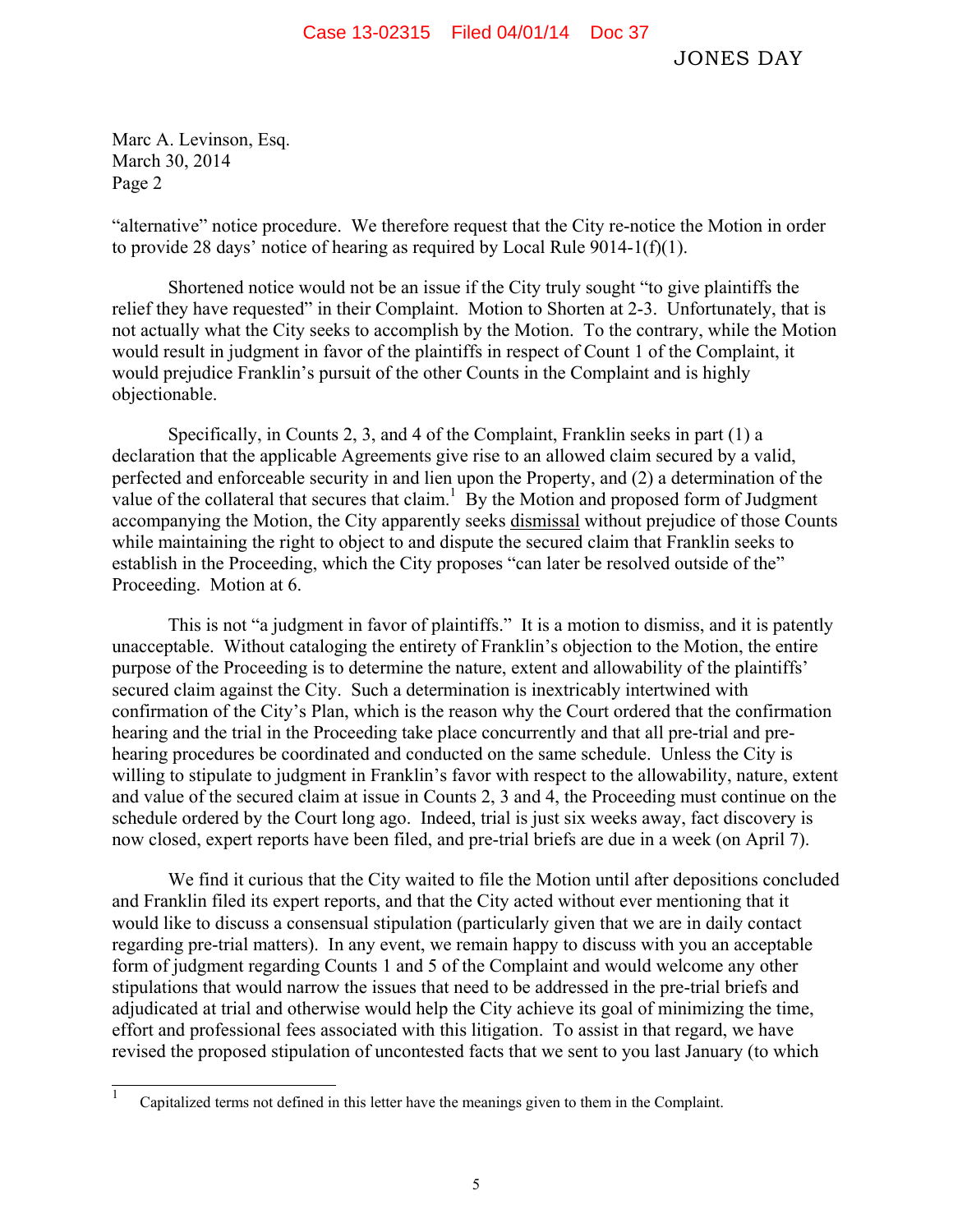Case 13-02315 Filed 04/01/14 Doc 37

JONES DAY

Marc A. Levinson, Esq. March 30, 2014 Page 3

the City never responded) to include additional matters that proved undisputed in discovery. A copy is attached.

I have no doubt we will be able to reach agreement regarding Counts 1 and 5 and other matters in order to minimize the remaining areas of dispute in the Proceeding. Please contact me immediately to discuss so that we can seek an accord in time to avoid addressing unnecessary issues in the pre-trial briefs due next week. Please also confirm that the City no longer seeks a hearing on the Motion on April 7. If we do not hear from you in that respect by the end of the day on Monday, March 31, we will seek input of the Court regarding scheduling.

Thank you.

Very truly yours,

*/s/ Joshua D. Morse* 

Joshua D. Morse

Attachment

cc: (all via email) Norman C. Hile, Esq. Patrick B. Bocash, Esq. Jeffrey D. Hermann, Esq. James O. Johnston, Esq.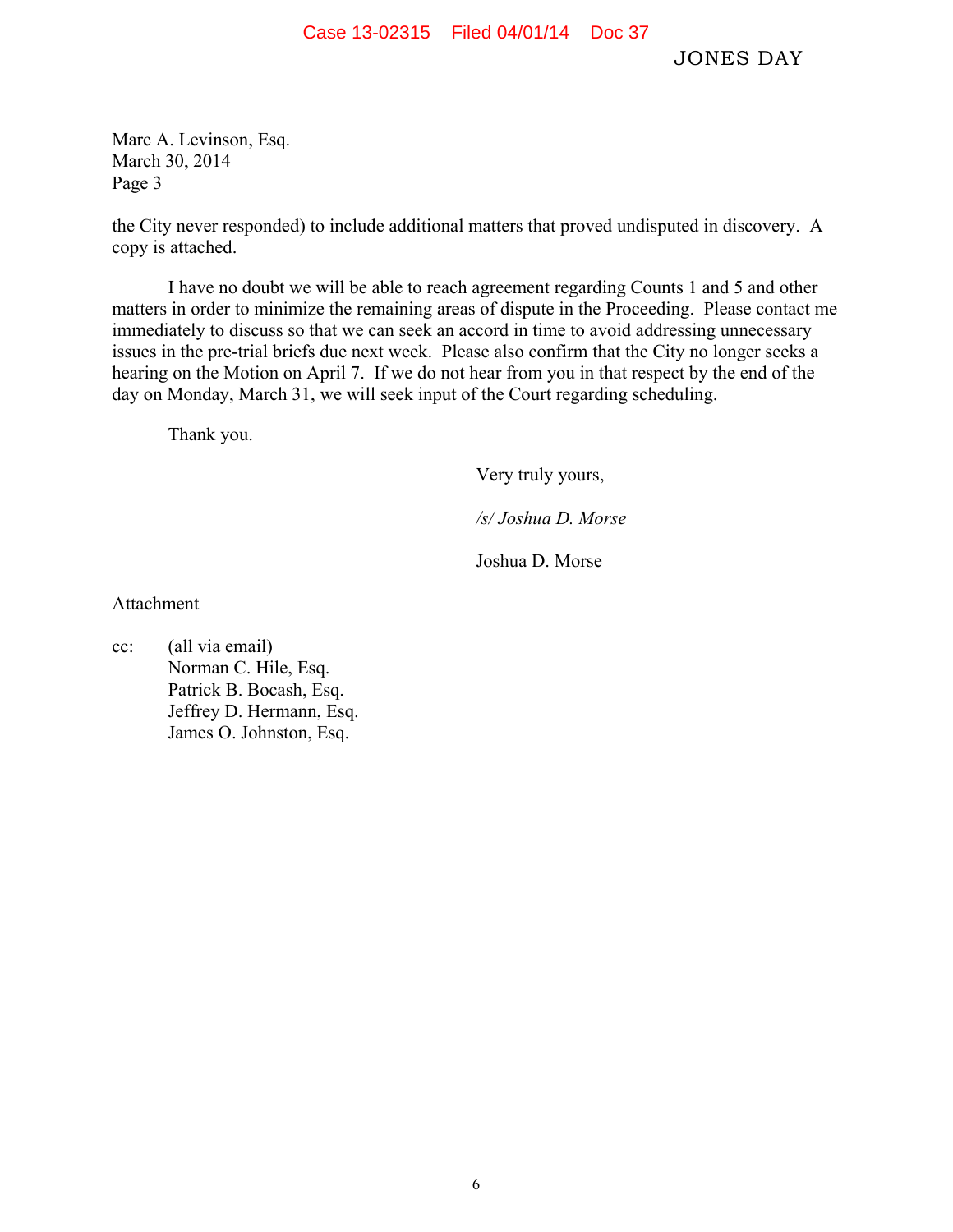# **EXHIBIT B**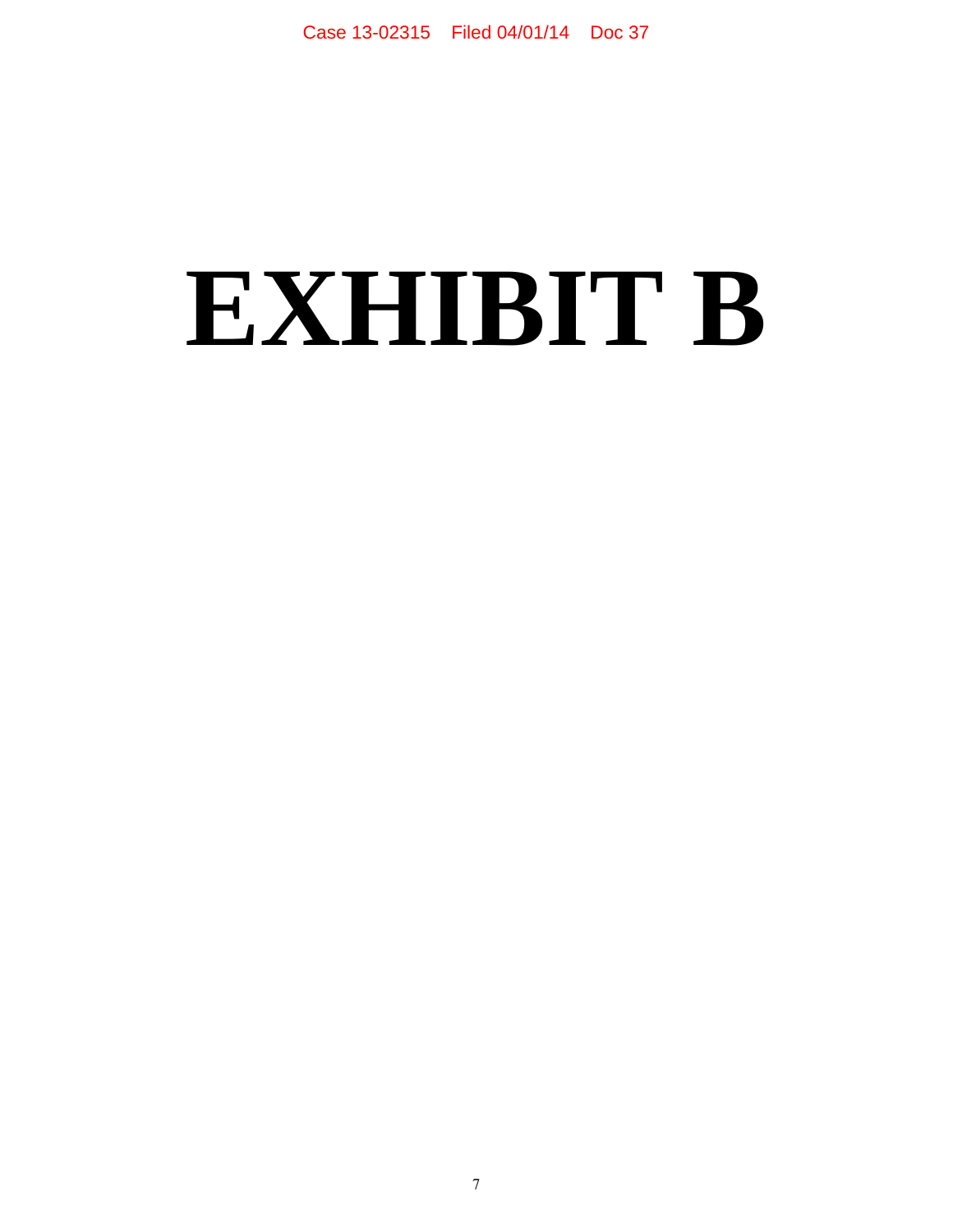| From:    | "Bocash, Patrick B." <pbocash@orrick.com></pbocash@orrick.com>                                                                  |
|----------|---------------------------------------------------------------------------------------------------------------------------------|
| To:      | Joshua D Morse <imorse@ionesday.com>, James O Johnston <ijohnston@ionesday.com>,</ijohnston@ionesday.com></imorse@ionesday.com> |
| Cc:      | "Hile, Norman C." <nhile@orrick.com>, "Levinson, Marc A." <malevinson@orrick.com>,</malevinson@orrick.com></nhile@orrick.com>   |
|          | "Hermann, Jeffery D." <ihermann@orrick.com></ihermann@orrick.com>                                                               |
| Date:    | 03/31/2014 03:13 PM                                                                                                             |
| Subject: | RE: Wells Fargo Bank, N.A., et al. v. City of Stockton, California (In re City of Stockton, California),                        |
|          | Adv. Proc. No. 13-02315 (Bankr. E.D. Cal.)                                                                                      |

### Josh,

In response to your letter of March 30, 2014, you are correct that we referenced the wrong local rule. We will be filing an errata making clear that we are seeking shortened time on 28-days, not 14. Marc will follow up with you tomorrow on the substantive portions of your letter. It may be that we can come to an agreement regarding disposition of all or part of the Adversary Proceeding.

#### Thanks,

Pat

**From:** Joshua D Morse [mailto:jmorse@jonesday.com] **Sent:** Sunday, March 30, 2014 1:19 PM **To:** Levinson, Marc A. **Cc:** Hile, Norman C.; Bocash, Patrick B.; Hermann, Jeffery D.; James O Johnston **Subject:** Wells Fargo Bank, N.A., et al. v. City of Stockton, California (In re City of Stockton, California), Adv. Proc. No. 13-02315 (Bankr. E.D. Cal.)

Please see attached letter.

I have also included a soft copy of the proposed stipulation of uncontested facts referenced in the letter.

Joshua D. Morse Of Counsel **JONES DAY® - One Firm Worldwide℠** 555 California Street, 26th Floor San Francisco, CA 94104-1500 Office +1.415.875.5876

jmorse@jonesday.com

==========